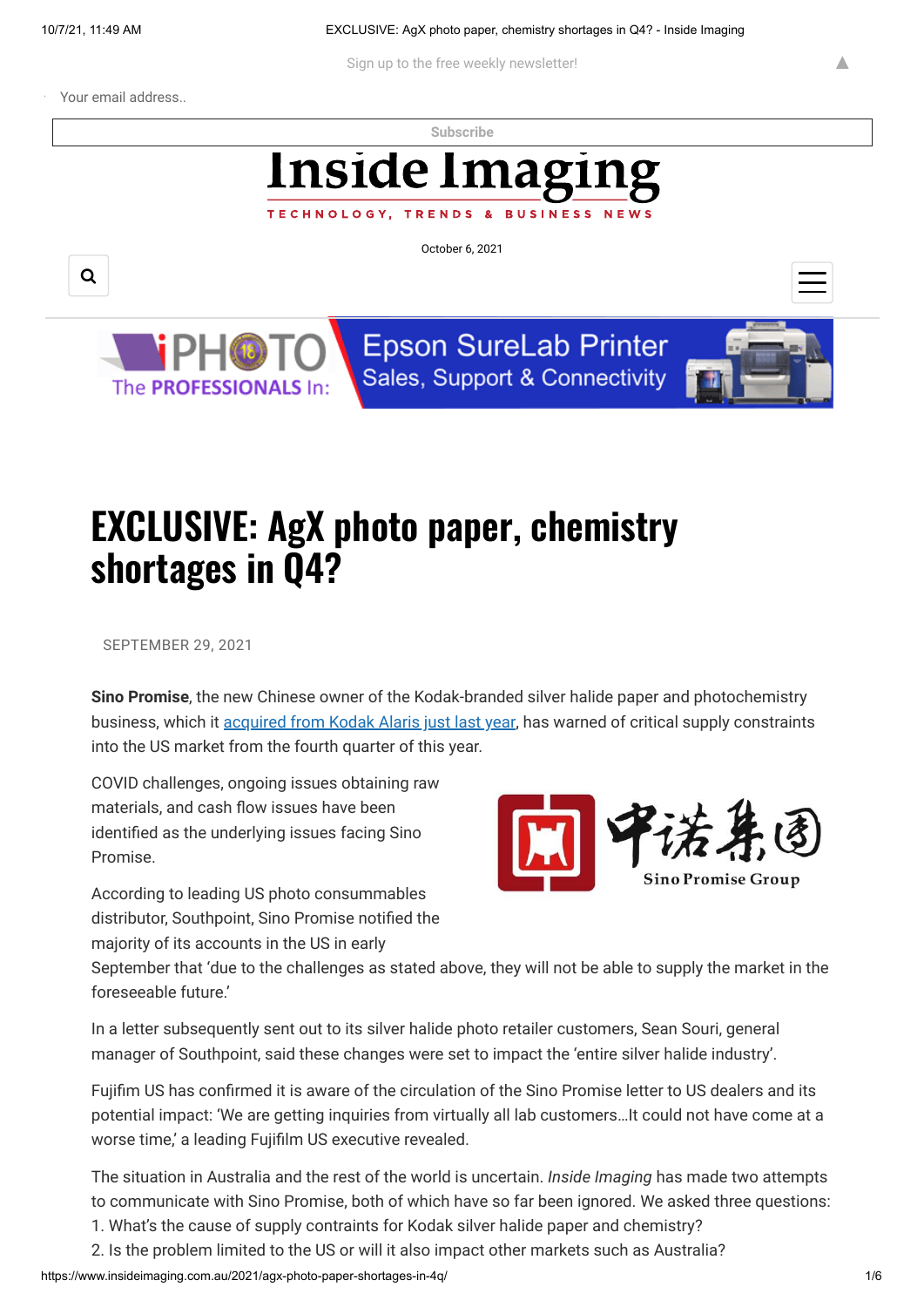3. Is this a temporary problem or will supply continue to be patchy for Sino Promise/Kodak customers?

Local industry sources *Inside Imaging* has spoken to give mixed messages. We have been told recent fulfillment is late and patchy, which parallels the US experience. We have also been told there have been no issues with supply since Sino Promise took over from Kodak Alaris. The general and widespread disruption to worldwide shipping, with shipping costs reported to be rising 'exponentially', could be masking a more specific issue with the Sino Promise supply chain.



Southpoint is the largest reseller in the US for traditional lab supplies, and also supplies Fujifilm paper. It clearly sees the supply situation as a potential crisis:

'…We have started a demand forecast with Fuji to be able to secure more inventory than we have in the past. As you can imagine, Fuji will be inundated with requests for product so we will do our best to continue to build and increase inventory for Fuji paper and chemicals,' Sean Souris wrote.

'…Southpoint will continue to make all efforts to purchase as much Kodak paper and chemicals (as allowed by Sino/Kodak), but we have no assurances we can get everything we need moving forward. We already have orders that continue to come in slowly and in moderate amounts, but we would ask that customers be patient as we work tirelessly to secure inventory.

He said that from that point on, orders 'may be rejected, reduced, and possibly converted to new product (with customer approval). Please check pricing as Fuji products will not be the same as Kodak.'

As noted, there has been no local supply warning similar to that which Sino Promise issued to the US industry. It may be that the rather concerning 'inability to supply in the foreseeable future' is restricted to North America – or Sino Promise is either incapable or unwilling to communicate with its other customers around the world.

While Sino Promise cuts and finishes already coated bulk rolls of paper at its Xiamen factory, since 2016 (*and we believe this is still the case*) [the coated rolls have been imported from the US,](https://www.insideimaging.com.au/2016/kodak-outsources-colour-paper-manufacture/) where they are coated at the former Eastman Kodak facility in Colorado (now Clearstream Health).

Sino Promise acquired the Kodak Alaris paper slitting plant in Xiamen, China, in 2015 and the Kodak Alaris photochemical plant in Wuxi, China in 20126. Last year it acquired the Kodak Alaris colour negative paper, photochemicals, display substrates (Duratrans, etc) and printing software businesses. As all manufacturing capacity had already been sold off by Kodak Alaris (much of it to Sino Promise itself), the acquisition was effectively a payment for the licence to sell paper and chemistry products under the Kodak brand.